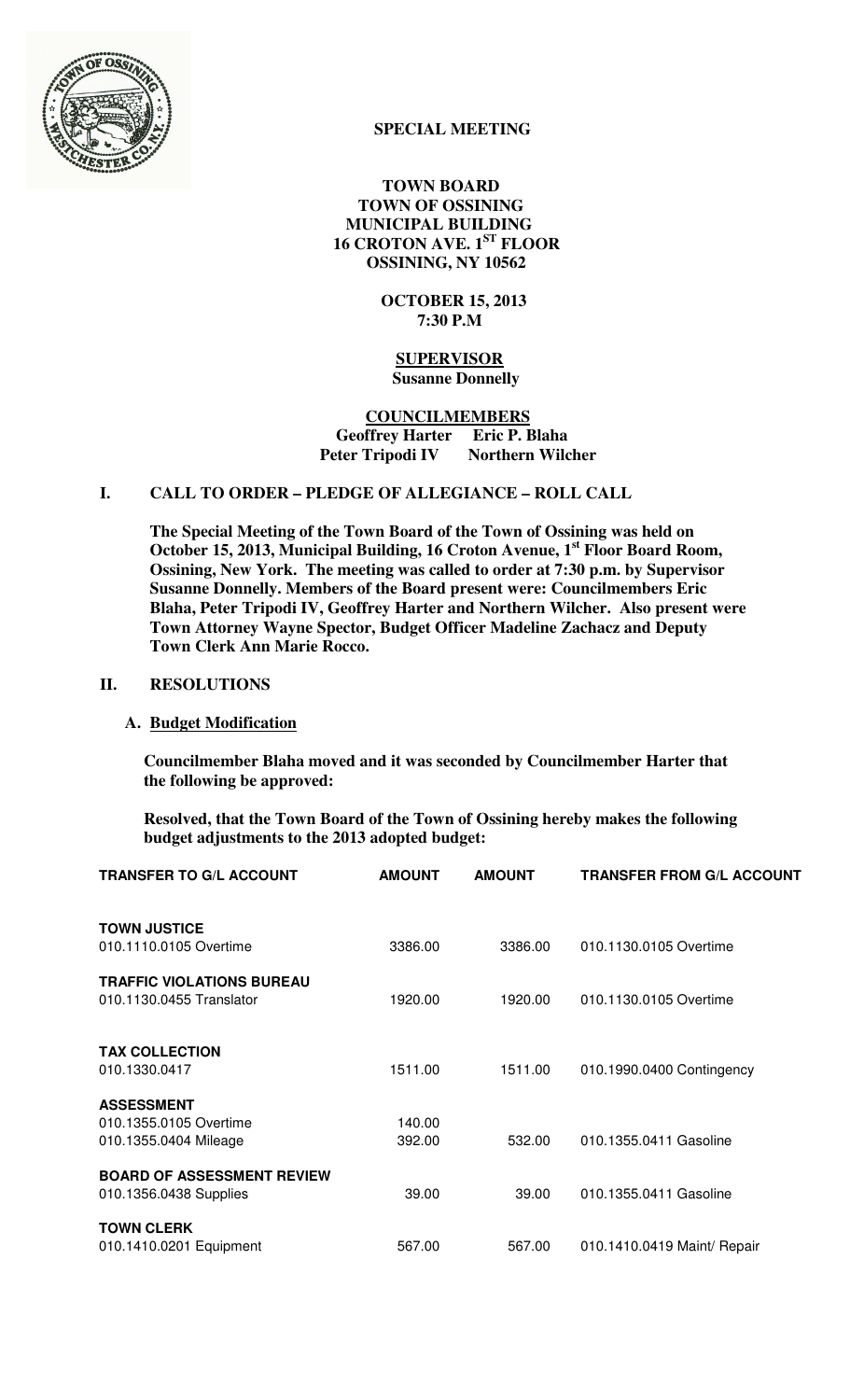| <b>ENGINEER</b><br>010.1440.0413 Consultant |               | 8926.00       | 8926.00       | 010.1356.0421 Appraisals           |
|---------------------------------------------|---------------|---------------|---------------|------------------------------------|
|                                             |               |               |               |                                    |
| <b>ELECTIONS</b>                            |               |               |               |                                    |
| 010.1450.0432 Elections                     |               | 820.00        |               |                                    |
| 010.1450.0437 West. County                  |               | 120.00        | 940.00        | 010.1990.0400 Contingency          |
|                                             |               |               |               |                                    |
| <b>BUILDINGS</b>                            |               |               |               |                                    |
| 010.1620.0442 Sustainability Initiatives    |               | 633.00        |               |                                    |
| 010.1620.0413 Consultant                    |               | 8500.00       | 9133.00       | 010.1356.0421 Appraisals           |
|                                             |               |               |               |                                    |
| <b>UNALLOCATED INSURANCE</b>                |               | 161.00        | 161.00        |                                    |
| 010.1910.0467 Liability                     |               |               |               | 010.1910.0468 Auto                 |
| <b>TRANSPORTATION SUPPORT</b>               |               |               |               |                                    |
| <b>SERVICE</b>                              |               |               |               |                                    |
| 010.6772.0416 Uniforms                      |               | 152.00        |               |                                    |
| 010.6772.0449 Parts/ Labor                  |               | 122.00        | 274.00        | 010.6772.0201 Equipment            |
|                                             |               |               |               |                                    |
|                                             |               |               |               |                                    |
| <b>PARKS</b>                                |               |               |               |                                    |
| 010.7110.0413 Consultant                    |               | 609.00        |               |                                    |
| 010.7110.0419 Maint/ Repair                 |               | 11614.00      |               |                                    |
| 010.7110.0105 Overtime                      |               | 3258.00       |               |                                    |
| 010.7110.0110 Part Time                     |               | 12656.00      |               |                                    |
| 010.7110.0201 Equipment                     |               | 8142.00       |               |                                    |
| 010.7110.0406 Telephone                     |               | 14.00         |               |                                    |
|                                             |               |               |               | 010.0010.4960 Fed Aid-Emergency    |
| 010.7110.0449 Parts/ Labor                  |               | 4604.00       | 40897.00      | <b>Disaster</b>                    |
|                                             | <b>TOTALS</b> | 68286.00      | 68286.00      |                                    |
|                                             |               |               |               |                                    |
| <b>TRANSFER TO G/L ACCOUNT</b>              |               | <b>AMOUNT</b> | <b>AMOUNT</b> | <b>TRANSFER FRM G/L ACCNT</b>      |
| <b>POLICE</b>                               |               |               |               |                                    |
| 020.3120.0410 Water                         |               | 235.00        | 500.00        | 020.3120.0401 Supplies             |
| 020.3120.0419 Maint/ Repair                 |               | 3171.00       | 2906.00       | 020.3120.0424 Consultant/ Computer |
|                                             |               |               |               |                                    |
| <b>BUILDING</b>                             |               |               |               |                                    |
| 020.3620.0406 Telephones                    |               | 23.00         |               |                                    |
| 020.3620.0455 Constables                    |               | 50.00         | 73.00         | 020.3620.0105 Overtime             |
|                                             |               |               |               |                                    |
| <b>PUBLICITY</b>                            |               |               |               |                                    |
| 020.6410.0419 Maint/ Repair                 |               | 1313.00       | 1313.00       | 020.1990.0400 Contingency          |
| <b>ZONING</b>                               |               |               |               |                                    |
| 020.8010.0436 Postage                       |               | 48.00         | 48.00         | 020.8010.0414 Contractual Steno    |
|                                             |               |               |               |                                    |
| <b>EMPLOYEE BENEFITS</b>                    |               |               |               |                                    |
| 020.9010.0813 Worker's Comp                 |               | 2170.00       | 2170.00       | 020.1990.0400 Contingency          |
|                                             |               |               |               |                                    |
|                                             |               |               |               |                                    |
|                                             | <b>TOTALS</b> | 7010.00       | 7010.00       |                                    |

| <b>TRANSFER TO G/L ACCOUNT</b>                                           | ΤО<br><b>ACCOUNT:</b> | <b>FROM</b><br><b>ACCOUNT:</b> | <b>TRANSFER FRM G/L ACCNT</b> |
|--------------------------------------------------------------------------|-----------------------|--------------------------------|-------------------------------|
| <b>STREET ADMINISTRATION</b><br>031.5010.0419 Maint/ Repair              | 1006.00               | 1006.00                        | 031.1990.0400 Contingency     |
| <b>STREET MAINTENANCE</b><br>031.5110.0417 Education/ Safety<br>Training | 525.00                | 525.00                         | 031.1990.0400 Contingency     |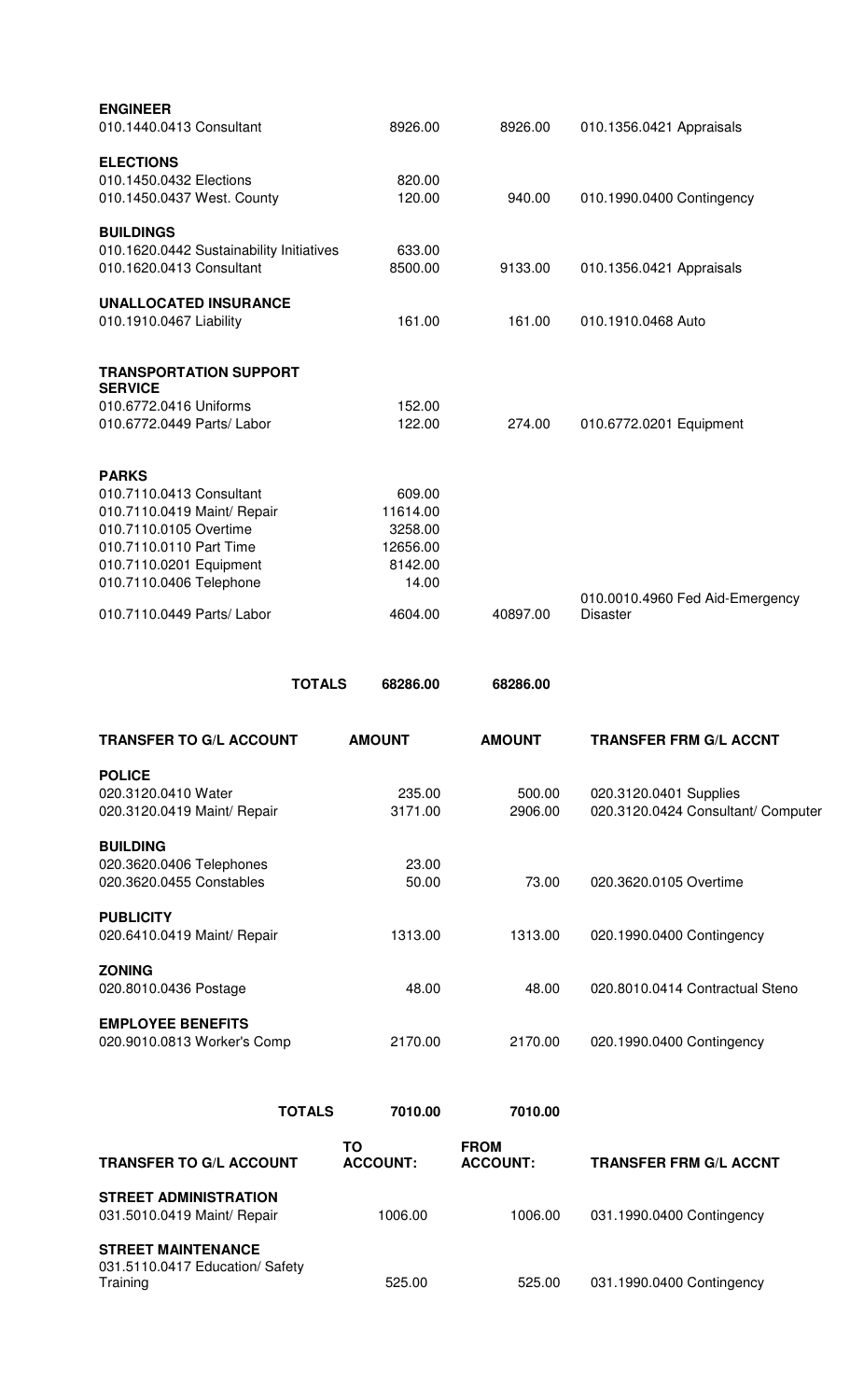| 031.5110.0417 Road Drainage                                                   |                                | 50880.00           |               | 50880.00            |                          | 031.0031.4960 Fed Aid-Emergency<br><b>Disaster</b> |                        |  |
|-------------------------------------------------------------------------------|--------------------------------|--------------------|---------------|---------------------|--------------------------|----------------------------------------------------|------------------------|--|
| <b>GARAGE</b><br>031.5132.0474 Fuel Oil<br>031.5132.0428 Registration/ Permit |                                | 610.00             |               |                     |                          |                                                    |                        |  |
| Fees                                                                          |                                | 790.00             |               | 1400.00             |                          | 031.5132.0419 Maint/ Repair                        |                        |  |
| <b>SNOW REMOVAL</b><br>031.5142.0452 Liquid Calcium                           |                                | 2289.00            |               | 2289.00             |                          | 031.5142.0105 Overtime                             |                        |  |
|                                                                               | <b>TOTALS</b>                  | 56100.00           |               | 56100.00            |                          |                                                    |                        |  |
| <b>TRANSFER TO G/L ACCOUNT</b>                                                |                                | <b>AMOUNT</b>      |               | <b>AMOUNT</b>       |                          | <b>TRANSFER FROM G/L ACCOUNT</b>                   |                        |  |
| <b>CEMETERIES</b><br>032.8810.0466 Colombarium<br>Plaques                     |                                | 951.00             |               | 951.00              |                          | 032.0032.2195 Sale of Cemetery<br>Plaques          |                        |  |
|                                                                               | <b>TOTAL</b>                   | 951.00             |               | 951.00              |                          |                                                    |                        |  |
| <b>TRANSFER TO G/L ACCOUNT</b>                                                |                                | <b>AMOUNT</b>      | <b>AMOUNT</b> |                     | <b>ACCNT</b>             | <b>TRANSFER FRM G/L</b>                            |                        |  |
| <b>AMBULANCE</b><br>066.4540.0475 Ambulance District<br>Contractual           |                                | 76757.00           |               | 76757.00            | <b>District Services</b> | 066.0066.2351 Reimb for Ambulance                  |                        |  |
|                                                                               | <b>TOTAL</b>                   | 76757.00           |               | 76757.00            |                          |                                                    |                        |  |
| <b>TRANSFER TO G/L</b><br><b>ACCOUNT</b>                                      | <b>AMOUNT</b><br>Judgments and |                    | <b>AMOUNT</b> |                     |                          | <b>TRANSFER FRM G/L ACCNT</b>                      |                        |  |
| 010.1930.0438                                                                 | Claims                         |                    | 26528.39      |                     |                          |                                                    |                        |  |
| 010.0010.1001                                                                 | <b>Tax Revenue</b>             |                    | 5163.18       |                     | 31691.57                 | 010.0010.4795                                      | Fund<br><b>Balance</b> |  |
| 020.1930.0438                                                                 | Judgments and<br>Claims        |                    | 47182.47      |                     |                          |                                                    | Fund                   |  |
| 020.0020.1001                                                                 | <b>Tax Revenue</b>             |                    | 8676.08       |                     | 55858.55                 | 020.0020.4795                                      | <b>Balance</b>         |  |
| 031.1930.0438                                                                 | Judgments and<br>Claims        |                    | 35813.09      |                     |                          |                                                    | Fund                   |  |
| 031.0031.1001                                                                 | <b>Tax Revenue</b>             |                    | 6895.88       | 42708.97            |                          | 031.0031.4795                                      | <b>Balance</b>         |  |
| 045.1930.0438                                                                 | Judgments and<br>Claims        |                    | 11178.10      |                     |                          |                                                    | Fund                   |  |
| 045.0045.1001                                                                 |                                | <b>Tax Revenue</b> |               | 4136.22<br>15314.32 |                          | 045.0045.4795                                      | <b>Balance</b>         |  |
| 050.1930.0438                                                                 | Claims                         | Judgments and      |               | 286.06              |                          |                                                    | Fund                   |  |
| 050.0050.1001                                                                 |                                | <b>Tax Revenue</b> |               |                     | 358.57                   | 050.0050.4795                                      | <b>Balance</b>         |  |
| 063.1930.0438                                                                 | Claims                         | Judgments and      |               | 1064.92             |                          |                                                    | Fund                   |  |
| 063.0063.1001                                                                 | <b>Tax Revenue</b>             |                    | 202.98        |                     | 1267.90                  | 063.0063.4795                                      | <b>Balance</b>         |  |
| 064.1930.0438                                                                 | Claims                         | Judgments and      |               | 9062.34             |                          |                                                    | Fund                   |  |
| 064.0064.1001                                                                 |                                | <b>Tax Revenue</b> |               | 1965.2              | 11027.54                 | 064.0064.4795                                      | <b>Balance</b>         |  |
| 065.1930.0438                                                                 |                                | Judgments and      |               | 9028.33             |                          |                                                    |                        |  |